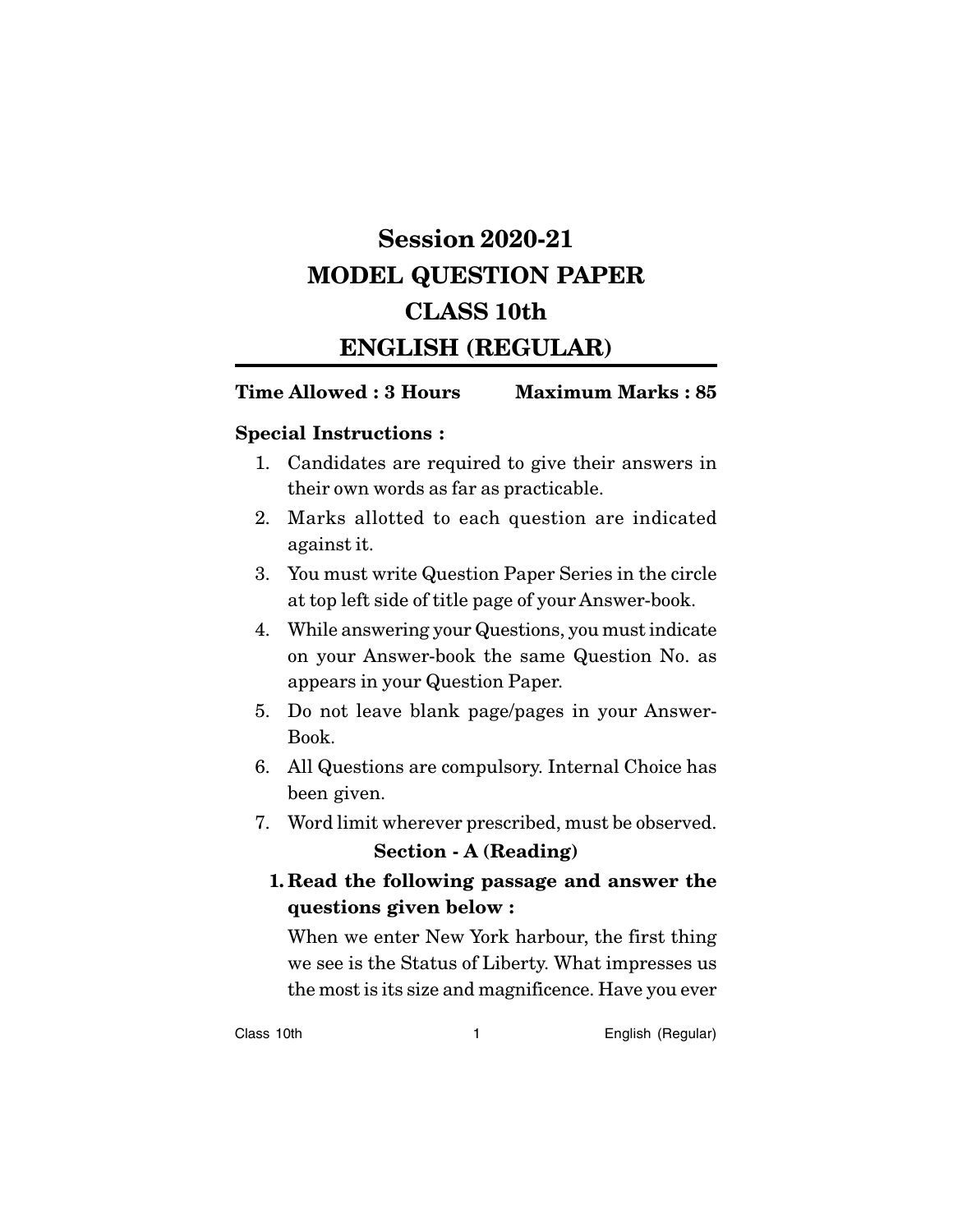wondered how it came to be there ? The Statue of Liberty was a gift from the people of France to mark the one hundred year anniversary of American Independence. In 1869, sculptor Frederic Auguste Bartholdi began to plan his concept for the monument.

Bartholdi chose the look of classic Greek and Roman figures. He envisioned Liberty as a strong and proud figure, one who personified not only the majestic Greek goddesses of the past, but also the working men and women of the present. Finally, in 1884, the work was finished, and Liberty was packed into 214 crates and sent to New York city. Only one problem stood in the way. While the French had raised a lot of funds to build the statue, New York had not secured the funds to build its foundation. It was not until a New York newspaper implored people for donations that money became available. Finally, on 28th October 1886, Americans celebrated the unveiling of the Statue of Liberty.

# **Questions :**

- (*a*) Why was the Statue of Liberty given s a gift to America by France ?
- (*b*) What is the name of the sculptor of the monument 'the Statue of Liberty' ?
- (*c*) What did the sculptor imagine the Statue of Liberty to be ?
- (*d*) How many years did it take to unveil the Statue of liberty ?

#### Class 10th 2 English (Regular)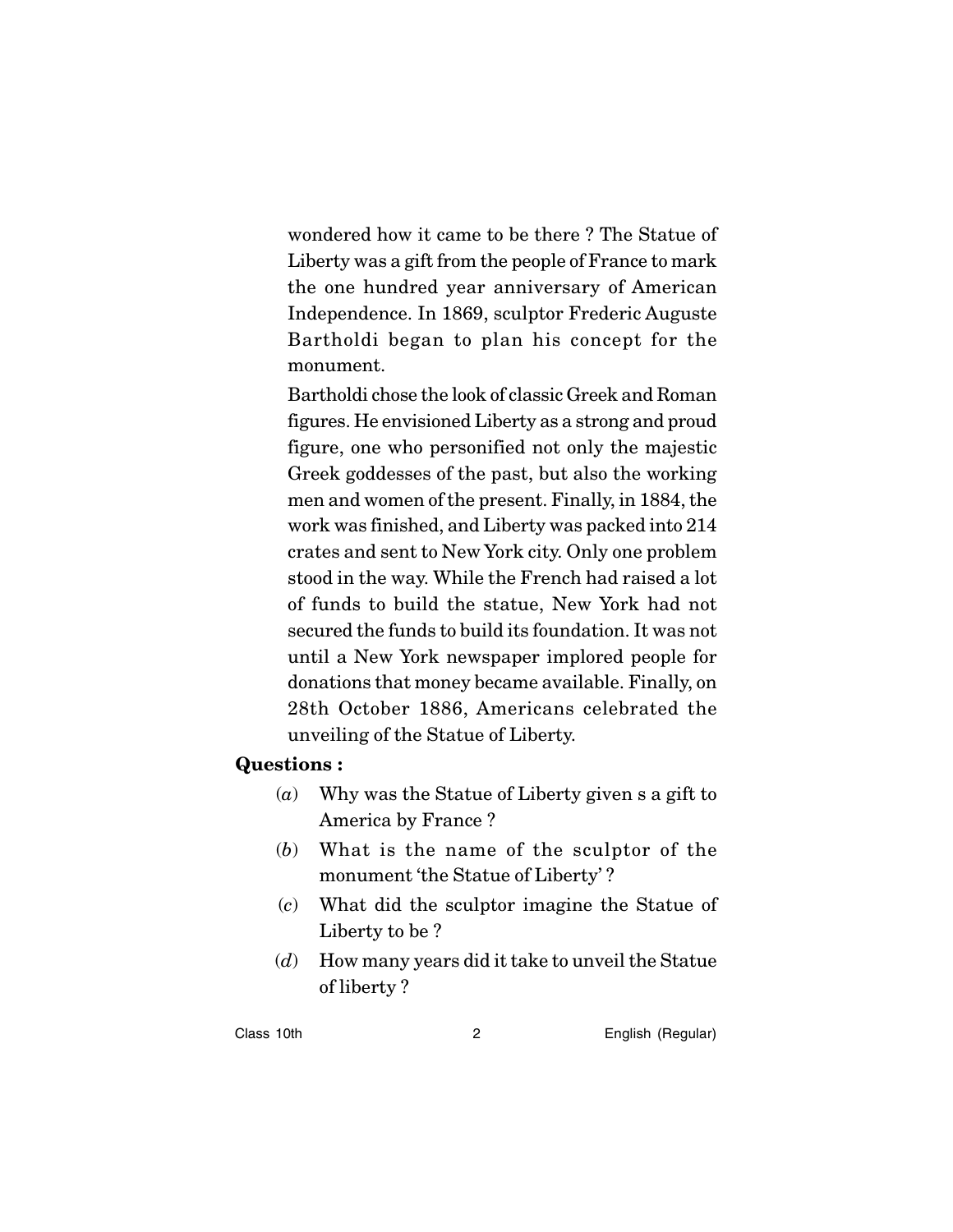- (*e*) When was the Statue of libery unveiled ?
- (*f*) Which word from the passage means the same as :

(*i*) Imagined (*ii*) Requested 7

# **2. Read the following passage and answer the questions that follow :**

The 'Little Tramp', the unforgettable character Charlie Chaplin invented, was born purely by accident in 1915. While rushing to a film shoot in California, he grabbed clothes other people had left behind in the changing room. And when he emerged, he found he had created a personality everybody loved. A little guy in a bowler hat, a closefitting jacket, a cane, outsize shoes and a brush-like moustache! Before long, Chaplin found himself a star. That puzzled him, for he saw himself essentially as a shy British Music hall comedian. The U.S. acknowledged him as its king of silent film comedy. Soon, so did crowds all over the world. But life wasn't always a laugh for Charles Spencer Chaplin. Both his parents were Music Hall artists, who separated when Charlie was very young. His childhood was very sad, for his mother never earned enough to look after Charlie and his older brother, Sydney. Sometimes, Chaplin had to sleep on the streets and forage for food in the garbage. Charlie took his first bow on stage when his mother made her last appearance. It happened when her voice broke during a song. Her son stepped on stage and

Class 10th **3** English (Regular)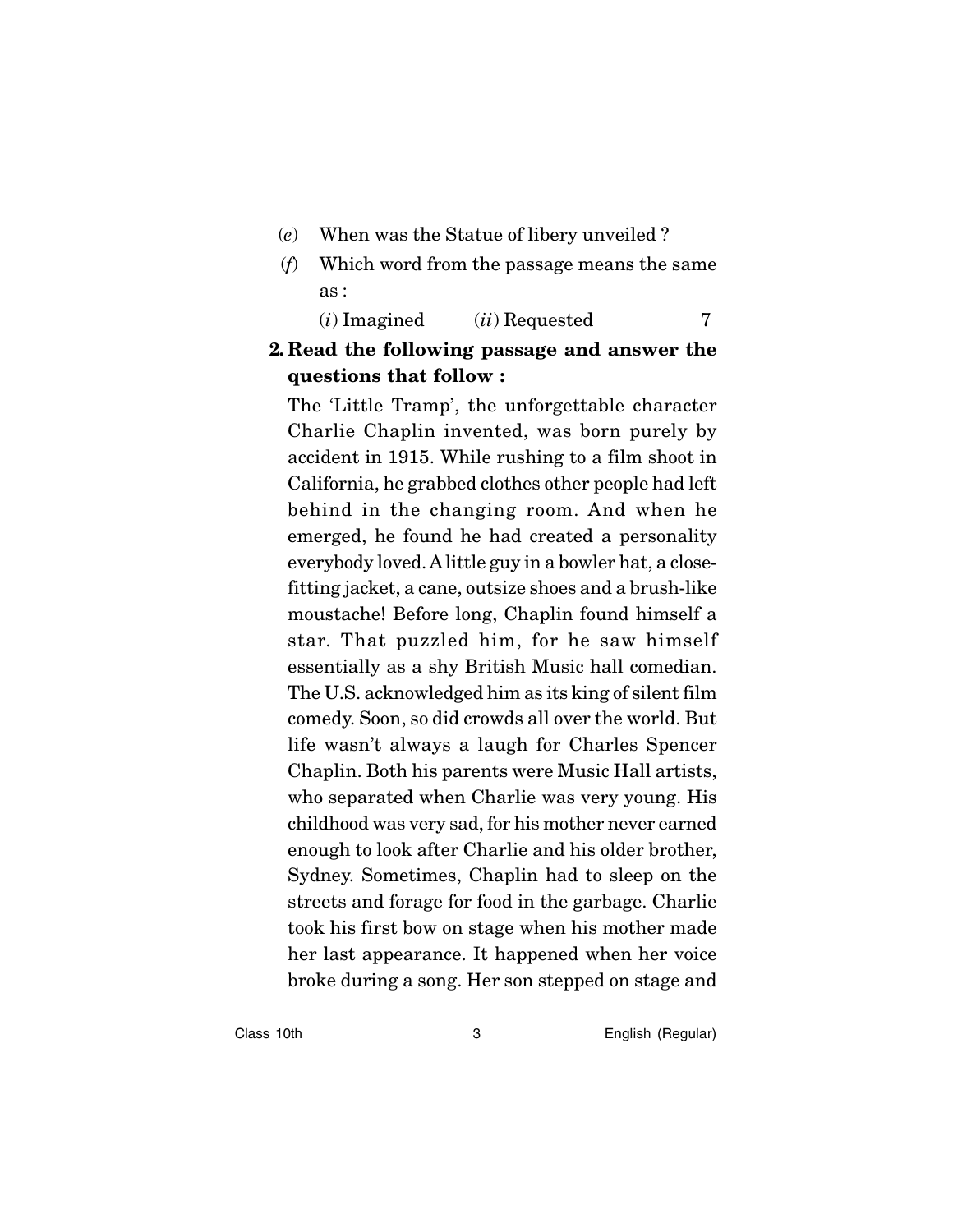sang a popular song. That's when a star was born. Through all these years of success, Charlie never forgot his troubled childhood. It made him recall a Christmas when he was denied two oranges and his bag of sweets for breaking a rule at the orphanage he went to after his mother's death. It would have broken his heart, if the other children had not offered him a share of theirs. Spontaneously, the adult Chaplin gifted the orphanage with a motion picture machine and insisted that each child should have as many oranges and sweets as they pleased.

# **2.1 Questions :**

- (*a*) Which unforgettable character did Charlie Chaplin invent ?
- (*b*) Describe the personlity created by Charlie, whom everybody loved.
- (*c*) What did Charlie see himself as ?
- (*d*) Give two reasons to show that his early life was very sad.
- (*e*) How did Charlie become a star ?
- (*f*) How was he punished in the orphanage ?

 $1 \times 6 = 6$ 

# **2.2 Write the correct answer :**

- (*a*) The word that means 'to search for food' is : (*i*) stepped (*ii*) forage (*iii*) emerged (*iv*) orphanage
- (*b*) What is meant by the word 'invented' ? (*i*) created (*ii*) wrote (*iii*) struggled (*iv*) laughed

Class 10th **4** English (Regular)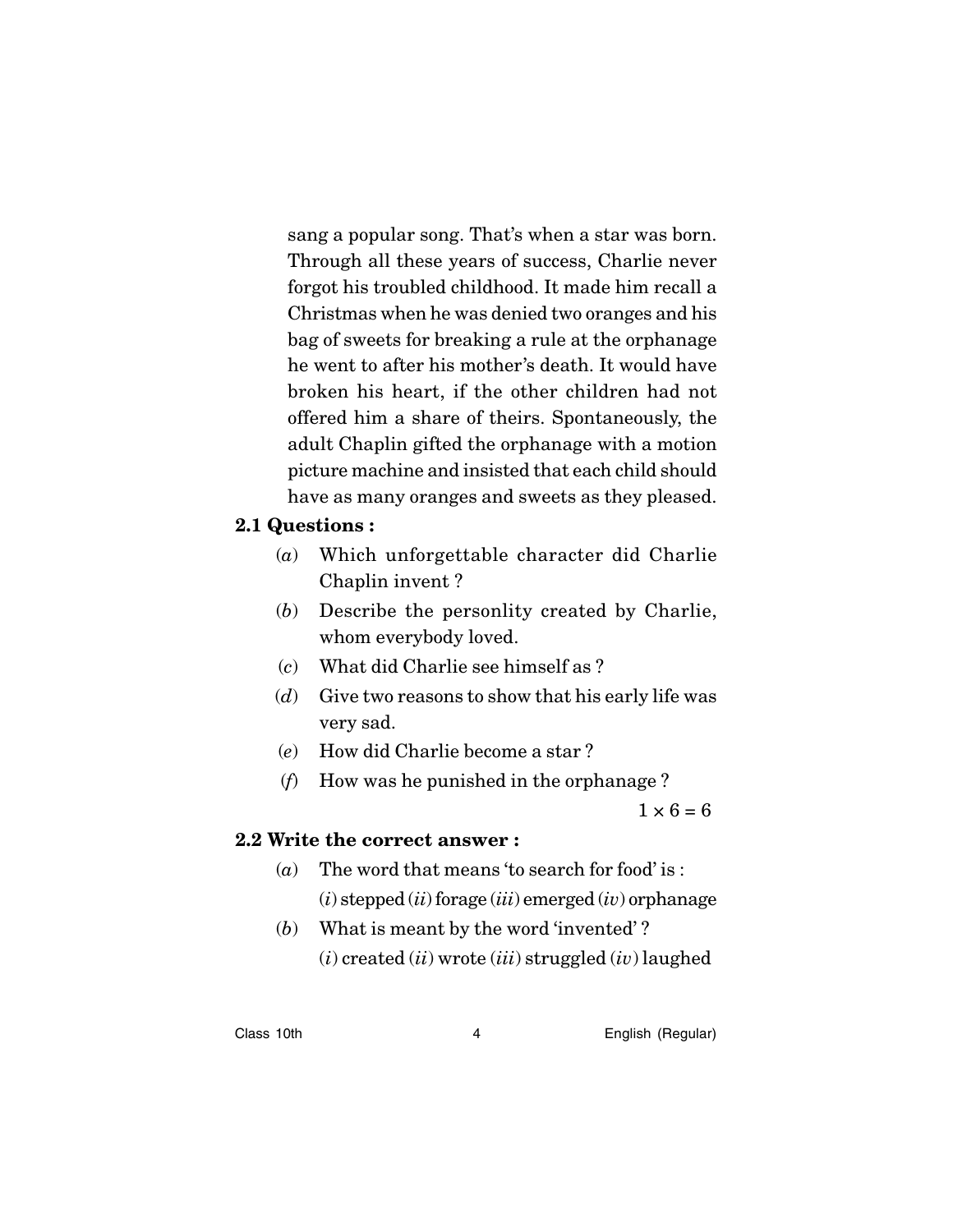(*c*) Find the word in the passage opposite in meaning to 'bold' ?

(*i*) found (*ii*) shy (*iii*) silent (*iv*) puzzled

(*d*) Find the word opposite in meaning to 'failure' ? (*i*) troubled (*ii*) share (*iii*) motion (*iv*) success

 $1 \times 4 = 4$ 

# **Section - B (Writing)**

3. Manisha/Rajeev is a student of Govt. High School, Dharamshala. Himachal Pradesh, She/He has just returned to school from a sightseeing trip of a tourist place. She/He wants to share the experience of the trip with her/his cousin Reena. Write the letter from Manisha/Rajeev to her/his cousin in about 150 words.

## *Or*

You are Sangeet/Rohit studying in Govt. Sr. Sec. School, Una. Write an application to the Principal of your school requesting him to issue school leaving certificate.

# *Or*

Ridhima/Ajay is very disturbed on the problem of people not following norms of social distancing and hygiene in public places. She/He decides to write a letter to the editor of The Tribune highlighting the problem. Write the letter.  $7$ 

4. Write a paragraph on the topic 'My Aim in Life'. You may use the following outline of points :

Everyone has a aim ...................... great personalities inspire ...................... become a ...................... because

Class 10th 6 English (Regular)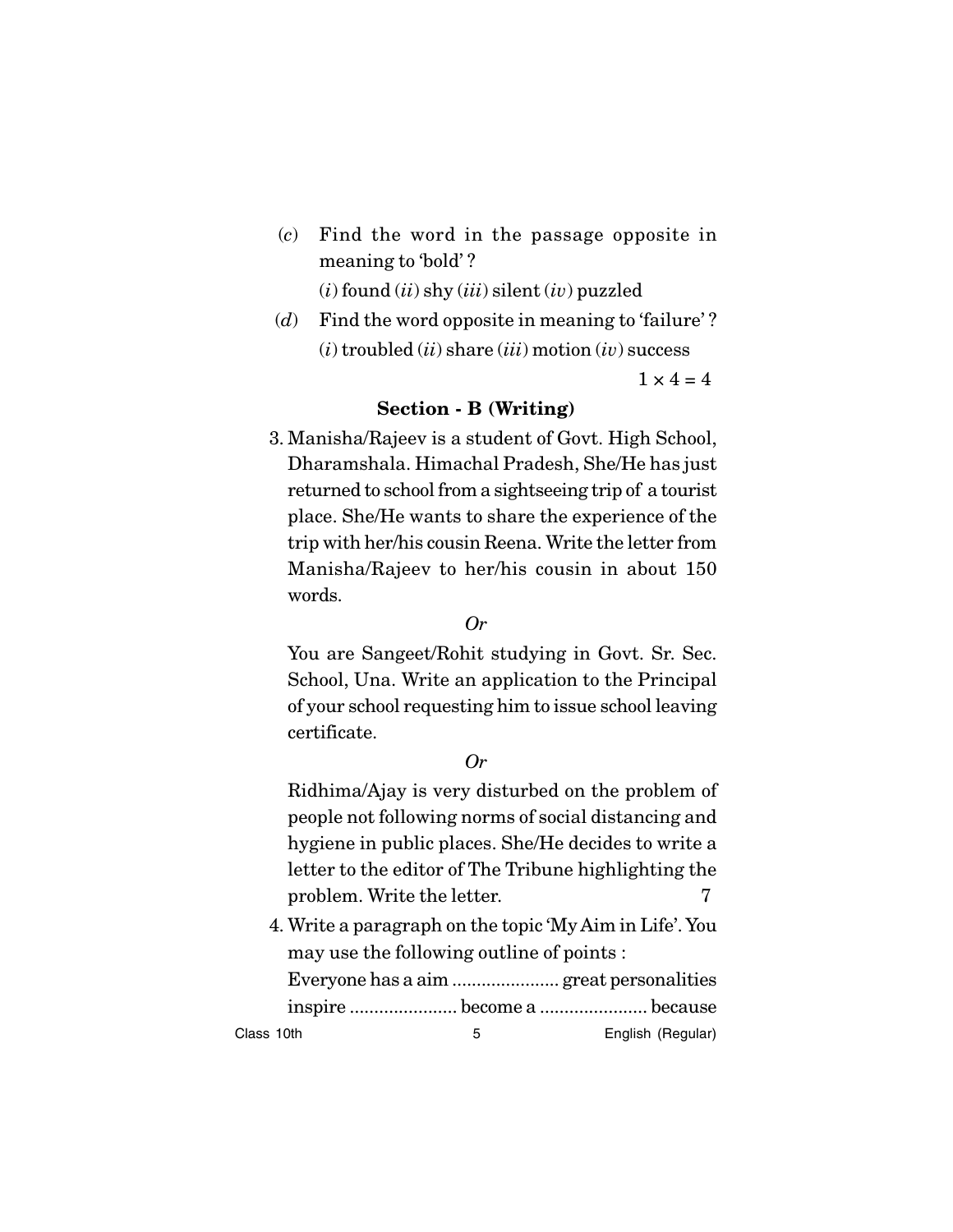...................... will help and give service to ...................... provide help by doing ...................... social and moral responsibility ...................... satisfaction and joy.

#### *Or*

Write a pragraph narrating your experience of 'Visiting A River in Flood'.

You may use the following outline of points :

| town  a river is in flood               |  |
|-----------------------------------------|--|
|                                         |  |
|                                         |  |
| encircling the villages  low            |  |
| lying area deep in water  boats playing |  |
|                                         |  |

#### *Or*

Write a paragraph on the topic 'The Happiest Day of My Life'

You may use the following outline of points :

A special day ...................... the events of the day ...................... interesting/exciting incident ...................... what made the day special ...................... good memories will last for ever. 9

5. Govt. High School, Chamba is celebrating Environment Day on 5th June 2020. All the students who are interested in taking part in quiz competition may give their names to the Secretary,

Class 10th 6 English (Regular)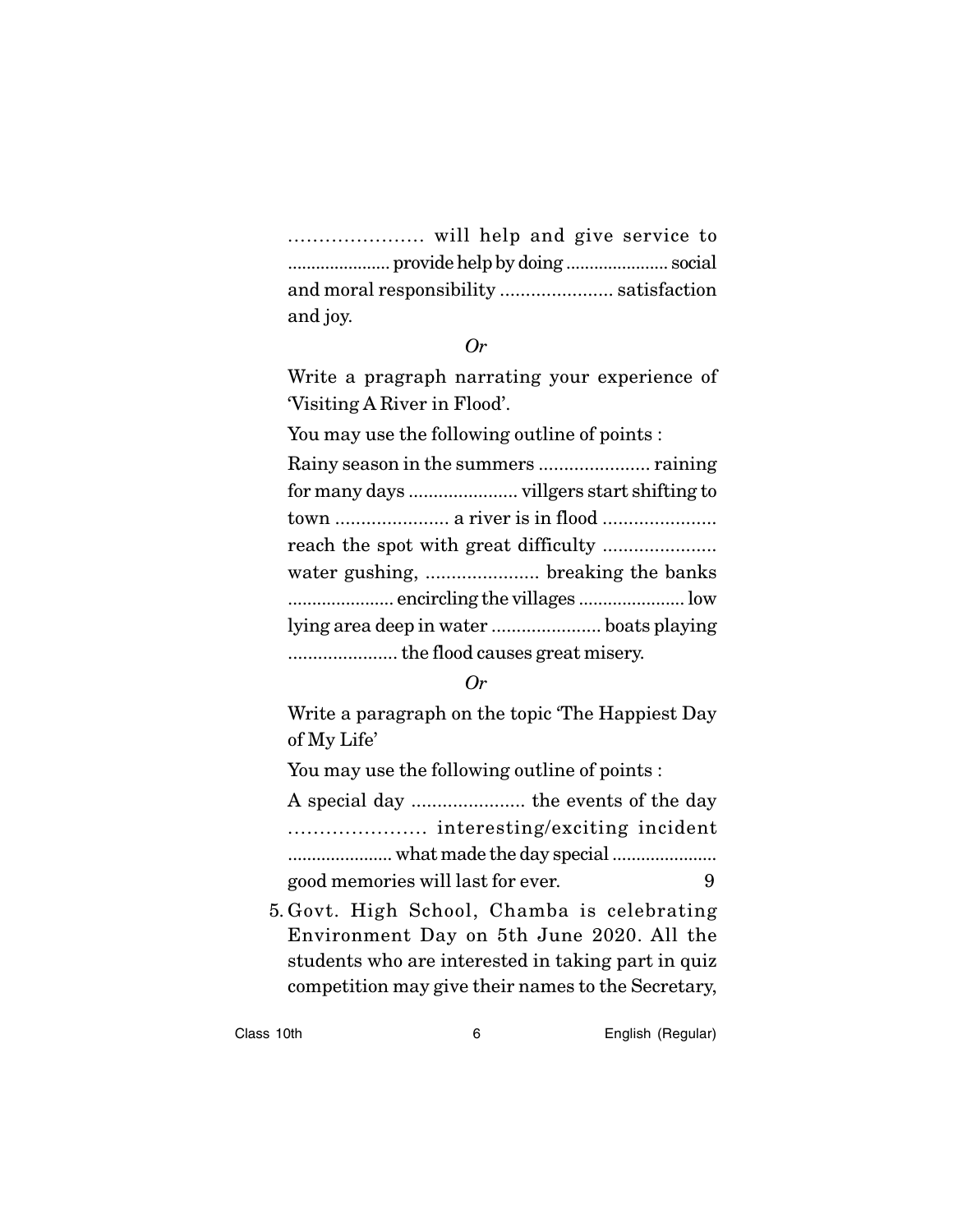Eco Club. Make a notice to be displayed on the school notice board.

## *Or*

Describe morning scene in a village. 4

# **Section - C**

#### **(Grammar)**

- 6. Combine the following sentences using the sentence connectors given in brackets :  $\qquad \qquad 2$ (*a*) You return. We shall stay with your brother.
	- (Till)
- (*b*) He fell into bad habits. He became poor. (Because)
- 7. Fill in the blanks with correct tense forms of the verb given in the brackets :3
- (*a*) I can't catch the train because I ...................... (be) late.
- (*b*) He ...................... (read) since morning.
- (*c*) My friend ...................... (leave) yesterday.

## 8. Do as directed : 5

- (*a*) How interesting the story is! (Change into assertive sentence)
- (*b*) Never misfortunes alone come.

(Rearrange the words)

- (*c*) His dog wanders all night.
	- (Change into negative sentence)
- (*d*) You must take exercise. (Change the voice)
- (*e*) He said to me, "The Earth is round."

(Change the narration)

Class 10th 7 **English (Regular)**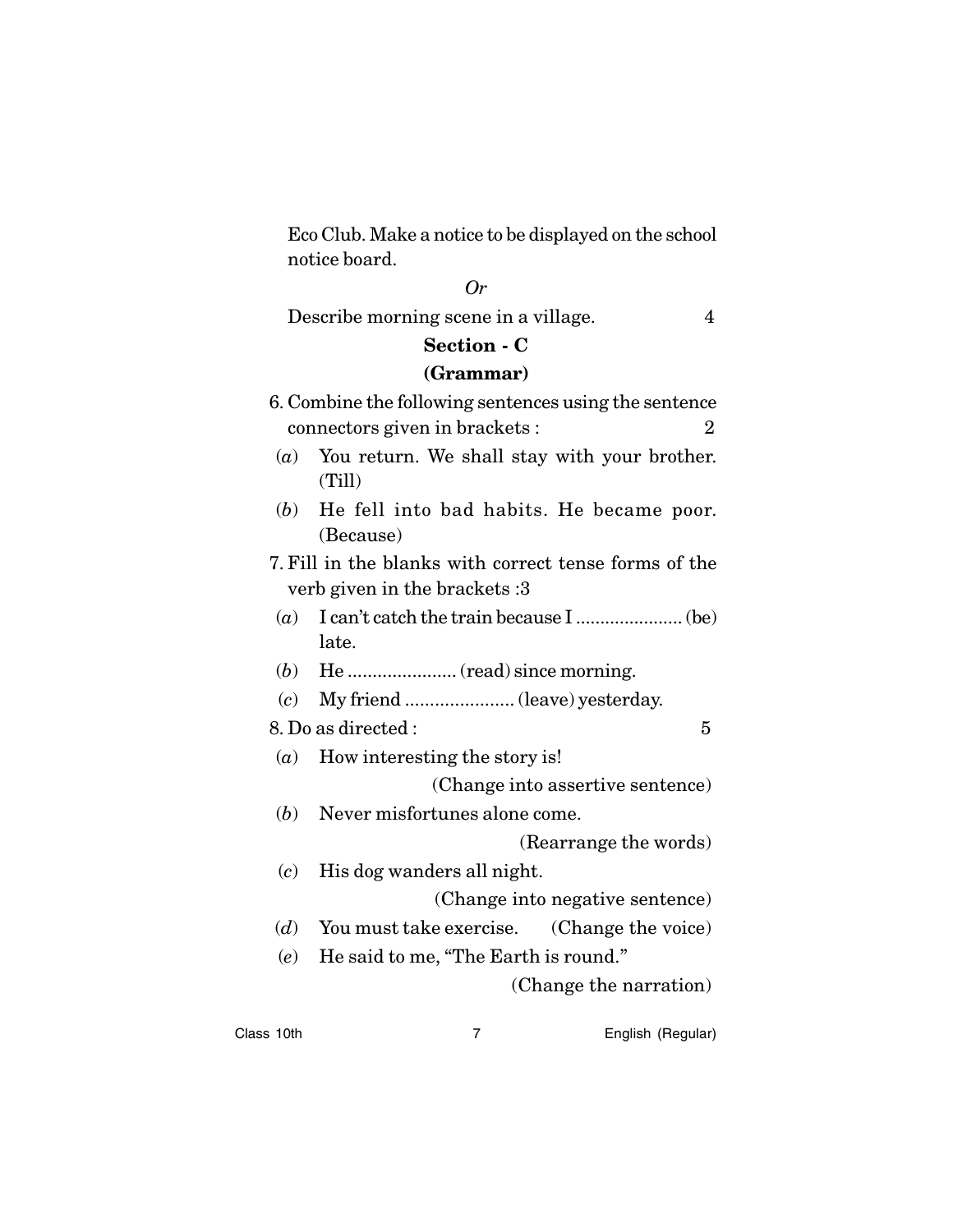| 9. Fill in the blanks with appropriate modals:<br>2  |
|------------------------------------------------------|
| (can, could, must, may)                              |
|                                                      |
| $(b)$ her soul rest in peace.                        |
|                                                      |
|                                                      |
| 10. There is one word missing in each line/sentence. |
| Write the missing word along with one that comes     |
| before and the one that comes after it.<br>3         |
| E.g. The small town was the foot of the mountain     |
| $(was \, at \, the)$                                 |
| (a) Most the people were farmers.                    |
| (b) Nobody wants part with Mani.<br>                 |
| $(c)$ Though not rich, they were happy               |

contented. ...............

# **Section - D**

# **(Literature)**

11. Read the passage carefully and answer the following questions :  $\qquad \qquad$  5

In life every man has twin obligations - obligations to his family, to his parents, to his wife and children and he has an obligation to his people, his community, his country. In a civil and humane society, each man is able to fulfil those obligations according to his own inclinations and abilities. But in a country like South Africa it was almost impossible for a man of my birth and colour to fulfil both of these obligations. In South Africa, a man of

Class 10th 8 English (Regular)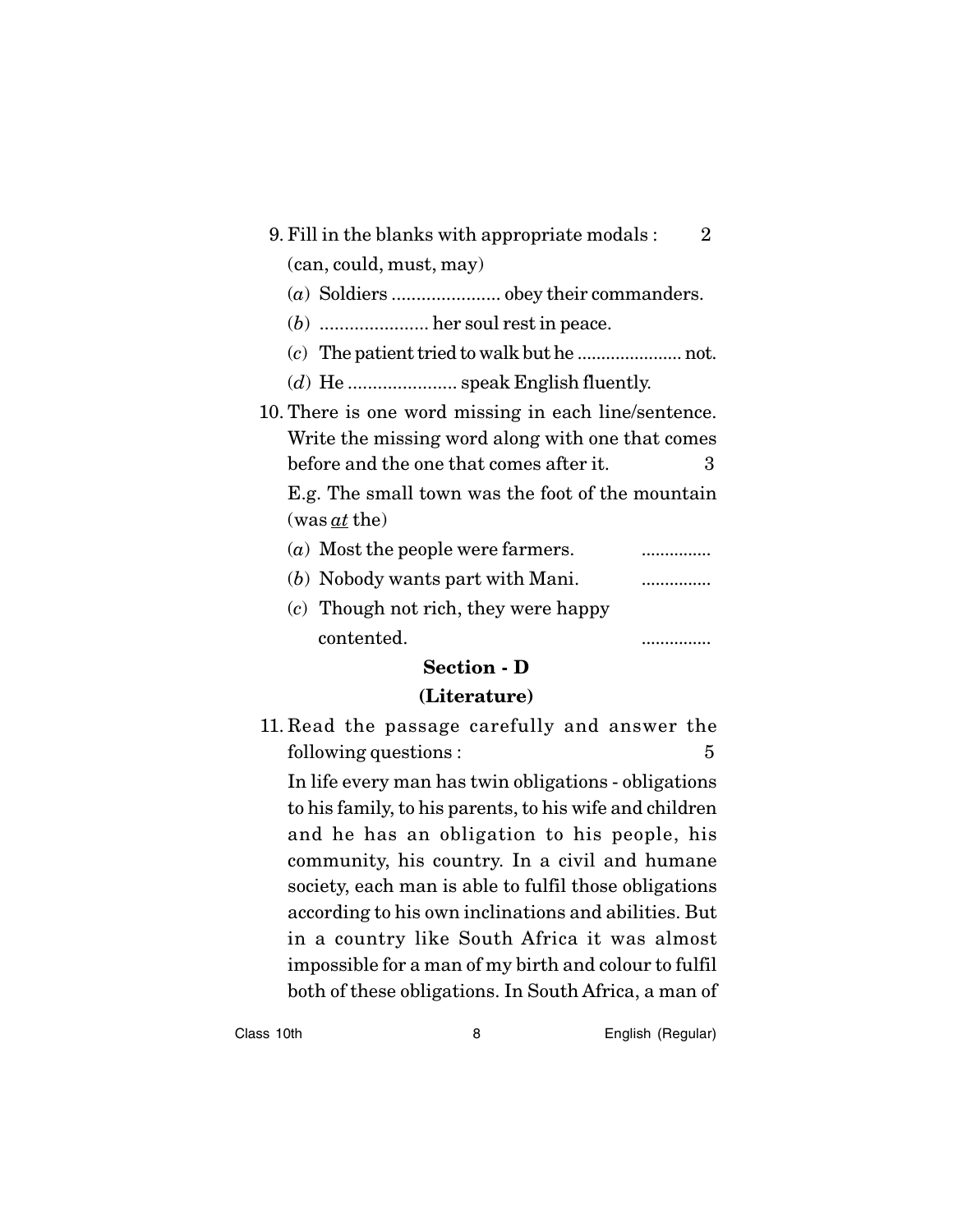colour who attempted to live as a human being was punished and isolated.

- (*a*) What twin obligation does the writer mention ?
- (*b*) What can one do in a civil and humane society?
- (*c*) What was impossible for the blacks in South Africa to do and why ?
- (*d*) How were the blacks treated if they tried to live as human beings ?
- (*e*) Find in the passage words that mean : (*i*) Natural tendencies of behaviour (*ii*) Promises.
- 12. Read the stanza given below and answer the questions that follow : 3 he should be lurking in shadow, sliding through long grass
	- near the water hole

where plump deer pass.

- (*a*) Who is being described in these lines ?
- (*b*) Where should he be hiding ?
- (*c*) Name the poem and the poet.

13. Answer the following questions in 80-100 words. 5 "Paper has more patience than people" What does

Anne mean by this ?

## *Or*

What does the Buddha make KisaGotami understand and how ?

## *Or*

Class 10th 9 English (Regular)